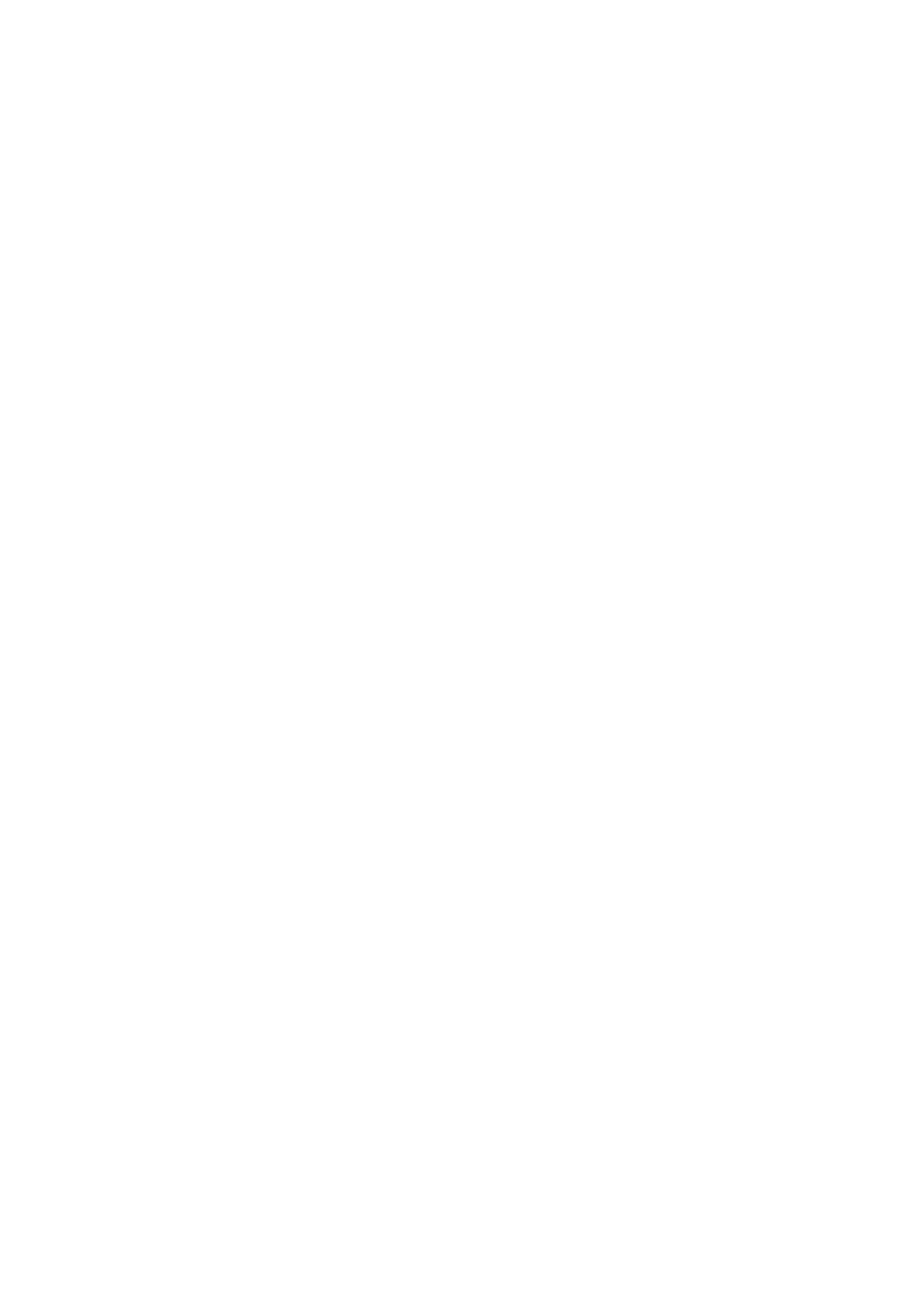

## **1 Welcome**

Chairman S Milne welcomed those present.

## **2 Apologies**

Resolution number OR/2022/48

MOVED by Chairperson S Milne, seconded by Deputy Chairperson T Elliott:

## **That the Ōrākei Local Board:**

## **a) accept the apologies received from Member T Churton for early departure.**

**CARRIED**

Note: Subsequently, Member T Churton did not depart early.

## **3 Declaration of Interest**

Deputy Chairman T Elliott, Member S Powrie and Member C Davis declared an interest in item 13 - Ōrākei Local Grants Round Two and Multiboard Grants Round Two 2021/2022 grant allocations.

# **4 Confirmation of Minutes**

Resolution number OR/2022/49

MOVED by Chairman S Milne, seconded by Member C Davis:

#### **That the Ōrākei Local Board:**

**b) confirm the ordinary minutes of its meeting, held on Thursday, 12 May 2022, as a true and correct record.**

**CARRIED**

#### **5 Leave of Absence**

There were no requests for leave of absence.

#### **6 Acknowledgements**

There were no acknowledgements.

## **7 Petitions**

There were no petitions.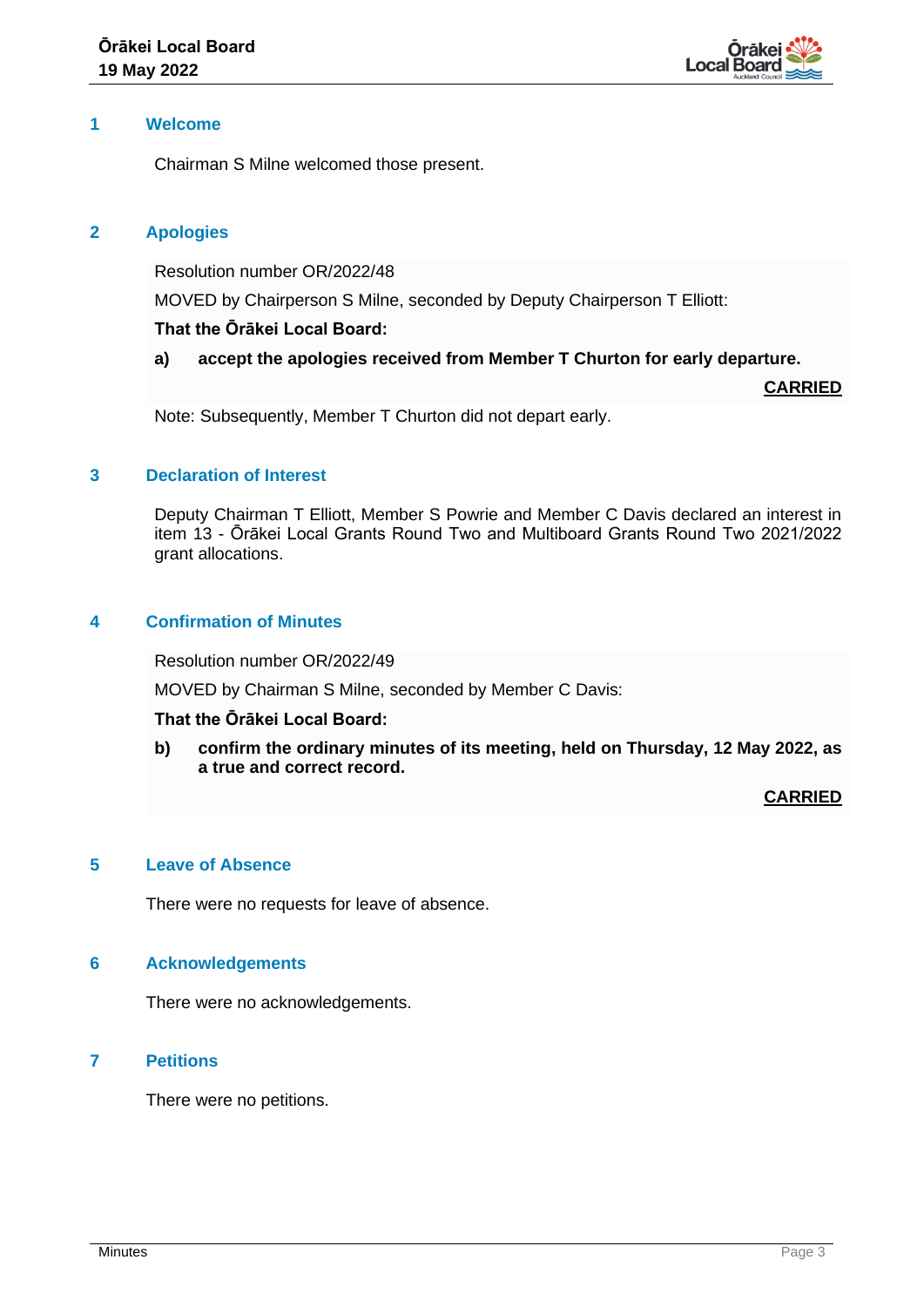

## **8 Deputations**

## **8.1 Deputation - Fraser Brothers - Presentation on Redevelopment Plans for Lilliput**

A document was tabled in support of this item. A copy of the tabled document has been placed on the official minutes and is available on the Auckland Council website as a minutes attachment.

Resolution number OR/2022/50

MOVED by Chairman S Milne, seconded by Member S Powrie:

#### **That the Ōrākei Local Board:**

**a) receive the presentation and thank Fraser Brothers for their attendance.**

**CARRIED**

#### **Attachments**

A 19 May 2022, Ōrākei Local Board, Item 8.1 - Deputation - Fraser Brothers - Presentation on Redevelopment Plans for Lilliput

## **9 Public Forum**

## **9.1 Public Forum - Hana-Rae Seifer – To Present on the Draft Auckland Golf Investment Plan on behalf of Golf New Zealand**

This item was withdrawn

## **9.2 Public Forum - Chris Davies and Vicki Salmon – To Present on the Draft Auckland Golf Investment Plan on behalf of the Remuera Golf Club**

This item was withdrawn

## **10 Extraordinary Business**

There was no extraordinary business.

## **11 Lease to Outboard Boating Club of Auckland Incorporated for part of Hakumau Reserve at 3-55 Tamaki Drive**

Resolution number OR/2022/51

MOVED by Chairman S Milne, seconded by Member C Davis:

#### **That the Ōrākei Local Board:**

- **a) receive this report and information in relation to the granting of a lease to Outboard Boating Club of Auckland Incorporated for part of Hakumau Reserve at 3-55 Tamaki Drive**
- **b) note that all eight submitters who indicated that they wished to be heard were invited to attend and speak at the 12 May 2022 business meeting during the public forum item in accordance with the requirements of the Reserves Act**
- **c) carefully and fully considered all submissions and objections received from submitters, both written and oral, in relation to the lease to Outboard Boating Club of Auckland Incorporated for part of Hakumau Reserve**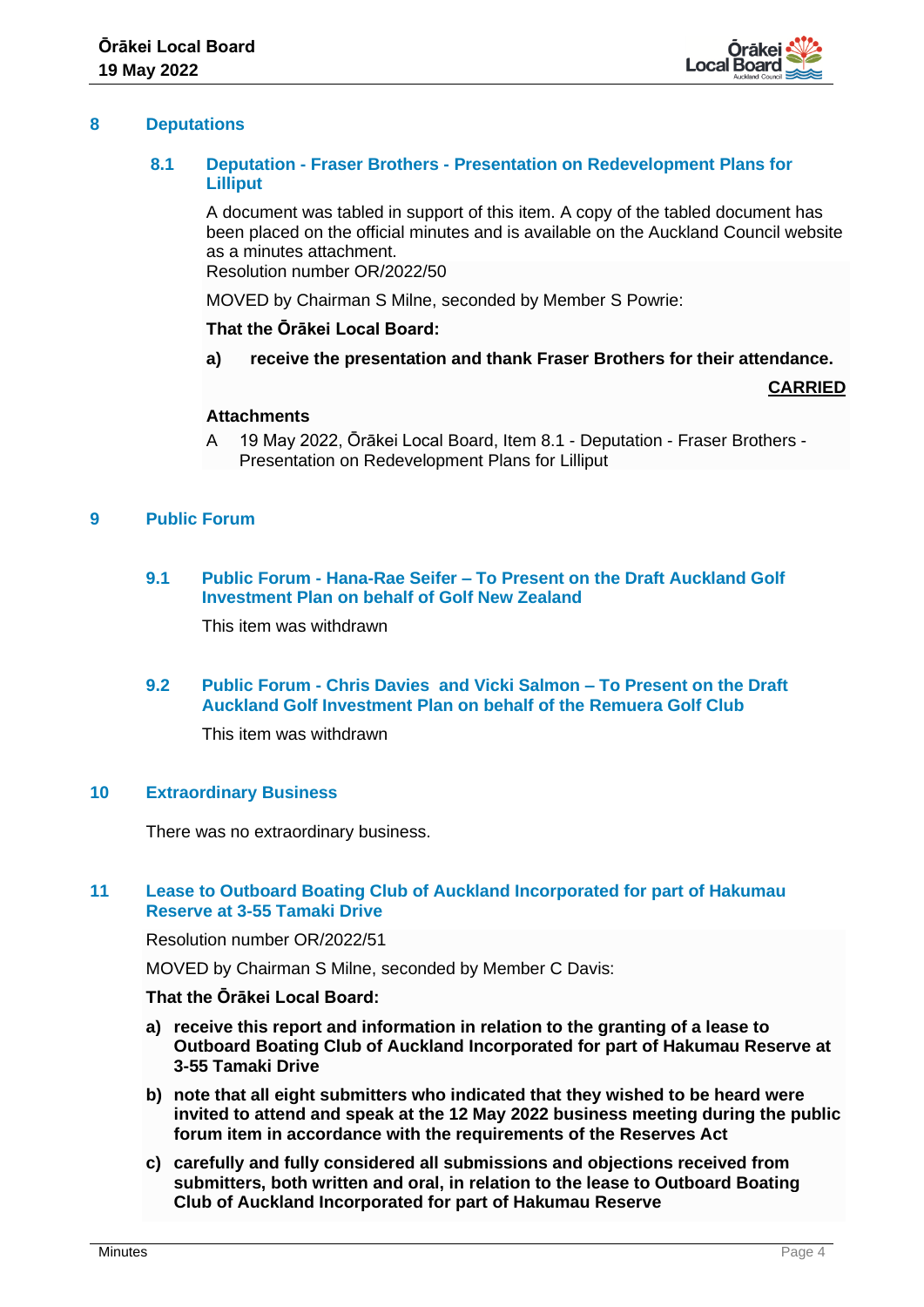

- **d) having carefully and fully considered all submissions, approve the determination of a lease to the Outboard Boating Club of Auckland Incorporated for part of Hakumau Reserve on fulfilment of the remaining conditions under the agreement to lease made 18 November 2021 (resolution number OR/2021/181)**
- **e) confirm that council officers and appointed representatives of the Outboard Boating Club of Auckland Incorporated have negotiated the lease and rent, based on the principles set out in 20 August 2020 (resolution number OR/2020/71), satisfactory to both parties**

**CARRIED**

Note: Member T Churton abstained from voting on this item

Note: with the agreement of the meeting, item 14 Auckland Council's Quarterly Performance Report: Ōrākei Local Board for quarter three 2021/2022 was considered after item 11 Lease to Outboard Boating Club of Auckland Incorporated for part of Hakumau Reserve at 3-55 Tamaki **Drive** 

## **14 Auckland Council's Quarterly Performance Report: Ōrākei Local Board for quarter three 2021/2022**

Resolution number OR/2022/52

MOVED by Member M Voyce, seconded by Member D Wong:

**That the Ōrākei Local Board:**

- **a) receive the performance report for quarter three ending 31 March 2022.**
- **b) note the verbal update that there is an underspend budget of \$15,624 available for reallocation, which is the remaining amount available for reallocation from the \$51,624 underspend that was identified of which \$36,000 was allocated at the 17 March 2022 business meeting.**

**CARRIED**

## **12 Ōrākei Local Board Grants Programme 2022/2023**

Resolution number OR/2022/53

MOVED by Member S Powrie, seconded by Member M Voyce:

## **That the Ōrākei Local Board:**

**a) adopt the Ōrākei Grants Programme 2022/2023 in Attachment A.**

**CARRIED**

## **13 Ōrākei Local Grants Round Two and Multiboard Grants Round Two 2021/2022 grant allocations**

Deputy Chairman T Elliott declared an interest in the following grant application and took no part in the discussion or voting on it:

LG2212-23**6** – Community Patrols of New Zealand Charitable Trust.

Member C Davis declared an interest in the following grant applications and took no part in the discussion or voting on them:

LG2212-217 St Heliers/Glendowie Residents Association Incorporated.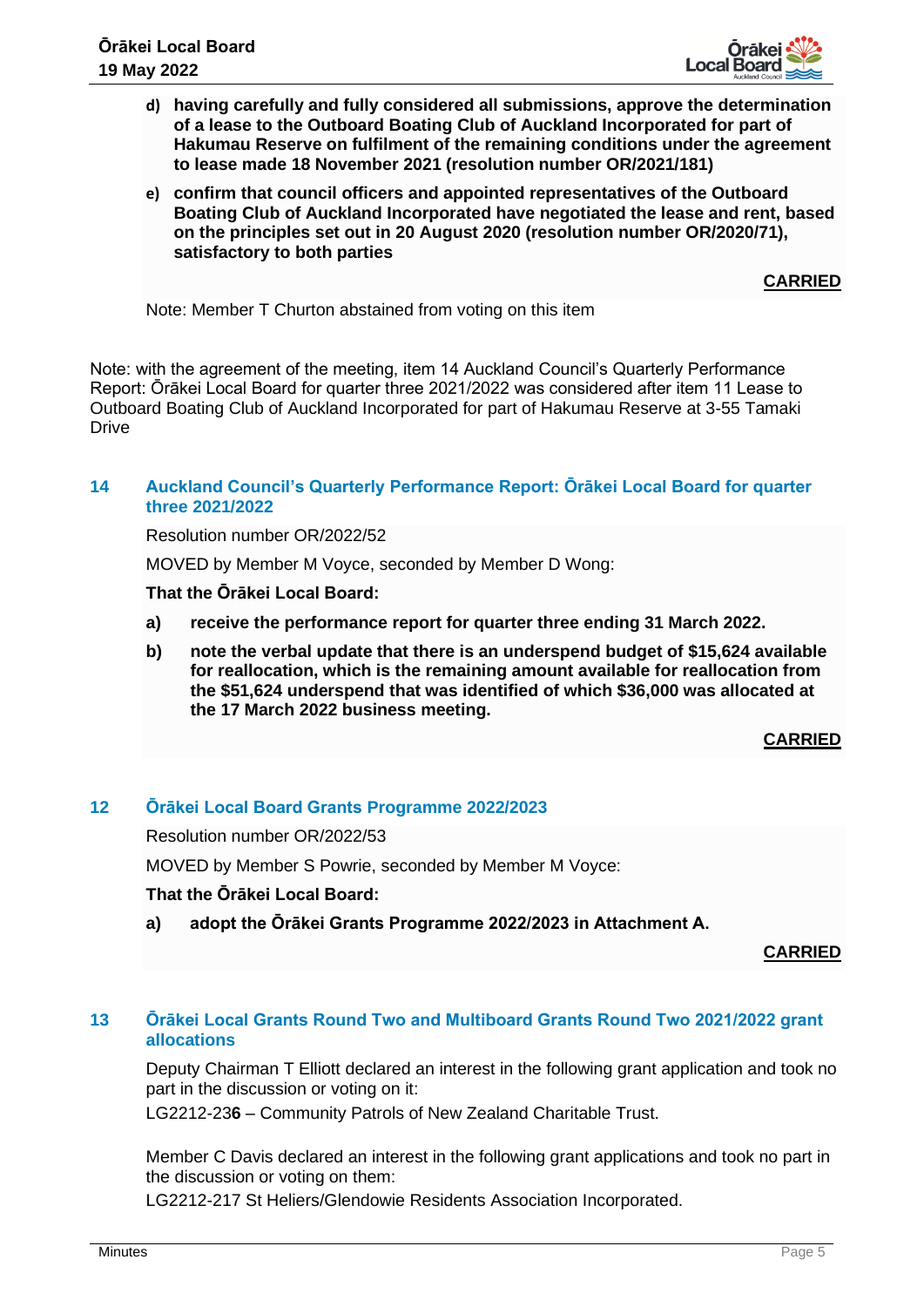

LG2212-228 - Akarana Marine Sports Charitable Trust.

LG2212-239 - The Royal Akarana Yacht Club Incorporated.

Member S Powrie declared an interest in the following grant applications and took no part in the discussion or voting on them:

LG2212-236 – Community Patrols of New Zealand Charitable Trust. LG2212-228 - Akarana Marine Sports Charitable Trust.

This motion was taken in parts:

**Resolution number OR/2022/54**

**MOVED by Chairman S Milne, seconded by Member D Wong:** 

## **That the Ōrākei Local Board:**

**a) approve the following Ōrākei Local Grants 2021/2022 Round Two grant applications for the amount allocated below in table one:**

| <b>Application</b><br>$\mathsf{ID}$ | <b>Organisation</b>                                                                       | <b>Requesting funding for</b>                                                       | <b>Amount</b><br>allocated |
|-------------------------------------|-------------------------------------------------------------------------------------------|-------------------------------------------------------------------------------------|----------------------------|
| LG2212-228                          | <b>Akarana Marine</b><br><b>Sports</b><br><b>Charitable Trust</b>                         | Towards the costs of the<br><b>Safer Pathways to the</b><br>Ocean                   | \$8,000.00                 |
| LG2212-239                          | The Royal<br>Akarana Yacht<br><b>Club</b><br>Incorporated                                 | Towards the cost of<br>safety equipment                                             | \$4,000.00                 |
| LG2212-236                          | <b>Community</b><br><b>Patrols Of New</b><br><b>Zealand</b><br><b>Charitable Trust</b>    | Towards the cost of car<br>insurance and petrol                                     | \$6,000.00                 |
| LG2212-217                          | St Heliers/<br><b>Glendowie</b><br><b>Residents</b><br><b>Association</b><br>Incorporated | Towards the cost of<br>venue hire, website<br>upgrades, advertising,<br>flag signs, | \$6,500.00                 |

# **CARRIED**

Resolution number OR/2022/55

MOVED by Member S Powrie, seconded by Member C Davis:

**That the Ōrākei Local Board:**

**b) approve the following Ōrākei Local Grants 2021/2022 Round Two grant applications for the amount allocated below in table two:**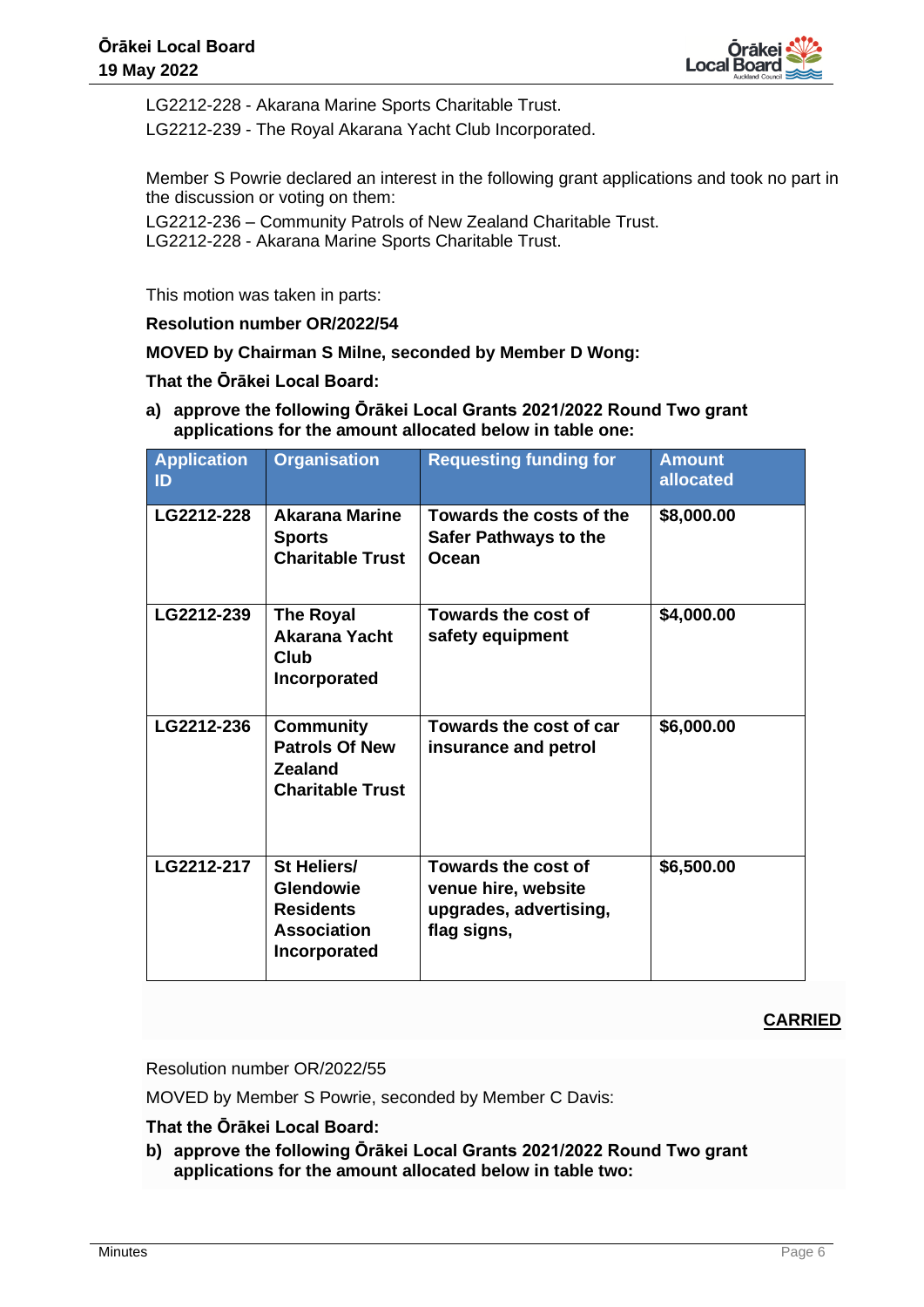

| <b>Application</b><br>ID | <b>Organisation</b>                                                         | <b>Requesting funding for</b>                                                                                                                                             | <b>Amount</b><br>allocated |
|--------------------------|-----------------------------------------------------------------------------|---------------------------------------------------------------------------------------------------------------------------------------------------------------------------|----------------------------|
| LG2212-211               | <b>Auckland</b><br><b>Basketball</b><br><b>Services Limited</b>             | Towards venue hire of the<br><b>Barfoot and Thompson</b><br>Hall                                                                                                          | \$5,000.00                 |
| LG2212-227               | <b>Dance Therapy</b><br><b>NZ</b>                                           | Towards venue hire,<br>marketing, facilitation,<br>coordination, supervision,<br>client support, liaison and<br>equipment for the Arts 4<br><b>Us Specialty programme</b> | \$3,000.00                 |
| LG2212-221               | <b>Ellerslie</b><br><b>Business</b><br><b>Association</b><br>Incorporated   | Towards costs for the<br><b>Fairy Festival and the</b><br><b>Santa Parade</b>                                                                                             | \$10,000.00                |
| LG2212-208               | <b>Ellerslie Sports</b><br><b>Club</b><br>Incorporated                      | Towards a contribution to<br>the total cost of the<br><b>Michaels Ave Community</b><br><b>Centre</b>                                                                      | \$8,000.00                 |
| LG2212-246               | <b>Ellerslie</b><br><b>Theatrical</b><br><b>Society</b><br>Incorporated     | <b>Towards the costs of</b><br>billboards, flyers and<br>awards to writers and<br>directors of the 2022<br><b>Ellerslie Festival of One</b><br><b>Act Plays</b>           | \$3,000.00                 |
| LG2212-202               | <b>Maungarei</b><br><b>Community</b><br><b>Christian Trust</b>              | <b>Towards venue hire</b>                                                                                                                                                 | \$1,500.00                 |
| LG2212-205               | <b>Kohimarama</b><br><b>Bowling Club</b><br>Incorporated                    | <b>Towards the cost of</b><br>renovating the toilet<br>facilities                                                                                                         | \$3,000.00                 |
| LG2212-238               | <b>Mission Bay</b><br><b>Business</b><br><b>Association</b><br>Incorporated | Towards the cost of new<br>security cameras, logo,<br><b>Christmas flags</b>                                                                                              | \$7,000.00                 |
| LG2212-216               | <b>Mission Bay</b><br><b>Tennis Club</b><br>Incorporated                    | <b>Towards the cost of</b><br>exterior clubrooms<br>painting - stain cedar                                                                                                | \$1,500.00                 |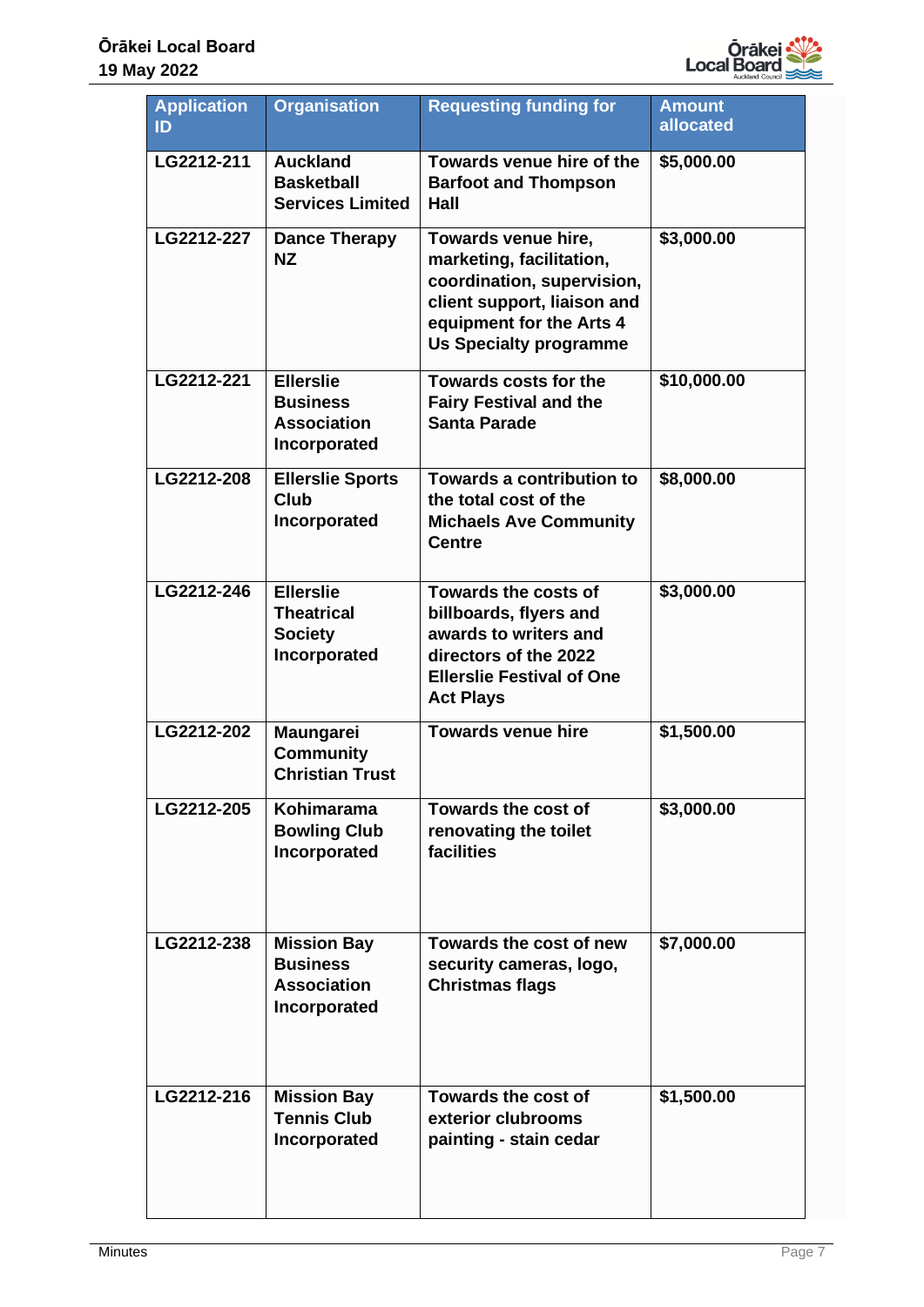

| LG2212-210   | <b>The Scout</b><br><b>Association of</b><br><b>New Zealand</b>            | <b>Towards the cost of</b><br>purchasing two optimist<br>boats                                                     | \$3,000.00   |
|--------------|----------------------------------------------------------------------------|--------------------------------------------------------------------------------------------------------------------|--------------|
| LG2212-213   | <b>Komiti Marae</b><br><b>Orakei Trust</b>                                 | Towards the cost of the<br><b>ERUINI waka ama</b><br>restoration project                                           | \$5,000.00   |
| LG2212-226   | <b>Orakei Tennis</b><br><b>Club</b><br>Incorporated                        | <b>Towards the cost of</b><br>tennis balls                                                                         | \$2,000.00   |
| LG2212-209   | Remuera<br><b>Chinese</b><br><b>Association</b><br>Incorporated            | Towards venue hire and<br>administration, volunteer<br>expenses and Christmas<br>party associated costs            | \$2,000.00   |
| LG2212-207   | <b>St Heliers Bay</b><br><b>Croquet Club</b><br>Incorporated               | Towards the cost of turf<br>renovation and lawn<br>maintenance                                                     | \$1,000.00   |
| LG2212-206   | <b>St Heliers</b><br><b>Business</b><br><b>Association</b><br>Incorporated | <b>Towards costs of the</b><br>Christmas family night by<br>the sea event                                          | \$7,000.00   |
| LG2212-203   | <b>The Scout</b><br><b>Association of</b><br><b>New Zealand</b>            | Towards the cost of<br>restoration of the flay<br>pole, including labor and<br>materials                           | \$5,000.00   |
| LG2212-225   | <b>St Thomas's</b><br><b>School Board of</b><br><b>Trustees</b>            | Towards the cost of a<br>concrete bike track<br>including a bikes and<br>helmets as well as a<br>storage container | \$10,000.00  |
| <b>Total</b> |                                                                            |                                                                                                                    | \$101,500.00 |

**c) approve the following Ōrākei Multi-board Grants round two 2021/2022, for the amount listed below in table three.**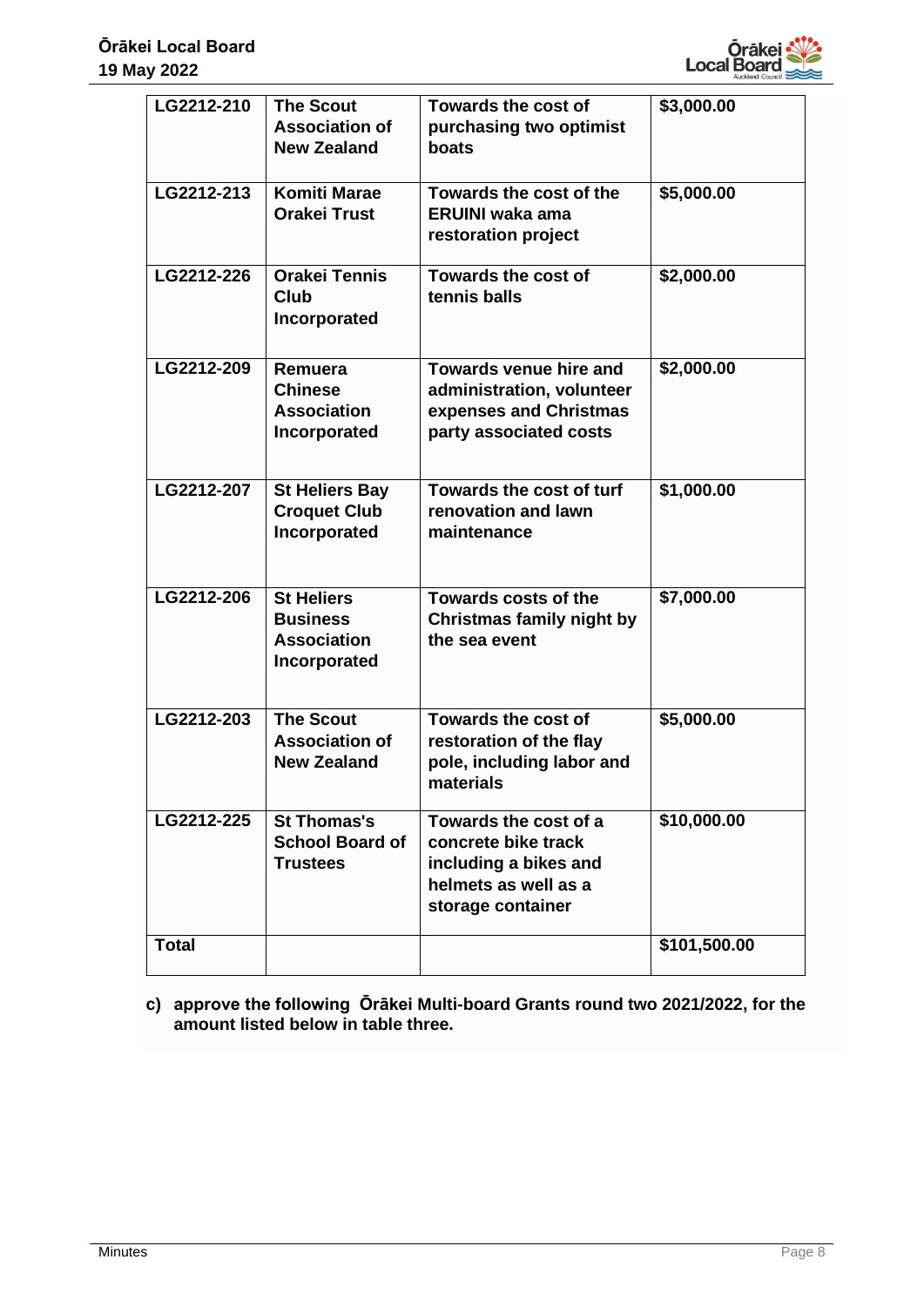| <b>Application</b><br>ID | <b>Organisation</b>                        | <b>Requesting funding for</b>                                                                                                                                                                                                | <b>Amount</b><br>allocated |
|--------------------------|--------------------------------------------|------------------------------------------------------------------------------------------------------------------------------------------------------------------------------------------------------------------------------|----------------------------|
| MB2022-236               | <b>Big Buddy</b><br><b>Mentoring Trust</b> | <b>Towards operational</b><br>costs (such as wages,<br>rent, transport,<br>equipment) to recruit<br>volunteer mentors for<br>young boys with no father<br>in their lives in Auckland<br>(September 2022 -<br>September 2023) | \$3,000.00                 |
| Total                    |                                            |                                                                                                                                                                                                                              | \$3,000.00                 |

- **d) request all successful funding applicants to acknowledge Ōrākei Local Board support for their organisation and the event or project including the Ōrākei Local Board logo on marketing material, product and/or promotional media/statements.**
- **e) request that if funding relates to an event, an invitation needs to be extended to all Ōrākei Local Board members to attend.**
- **f) decline the following Ōrākei Local Board Local 2022/2022 Round Two grant applications listed below in table four :**

| <b>Applicatio</b><br>$n$ ID | <b>Organisation</b>                                                                                                  | <b>Requesting funding for</b>                                                                                                 | <b>Decline reason</b>                                                                                       |
|-----------------------------|----------------------------------------------------------------------------------------------------------------------|-------------------------------------------------------------------------------------------------------------------------------|-------------------------------------------------------------------------------------------------------------|
| LG2212-<br>234              | Anne<br><b>Corbett</b>                                                                                               | <b>Towards venue hire</b><br>for the Functional<br><b>Breathing education</b><br>programme                                    | Insufficient funds to<br>support lower<br>priority applications.                                            |
| LG2212-<br>240              | <b>Eastern</b><br><b>Bays</b><br>Songbird<br>Project<br>Incorporated                                                 | Towards the cost of<br>the "Community Re-<br>engagement" project                                                              | <b>Insufficient funds to</b><br>support lower<br>priority applications.                                     |
| LG2212-<br>242              | <b>The Institution</b><br><b>of</b><br><b>Professional</b><br><b>Engineers</b><br><b>New Zealand</b><br>Incorporated | Towards the costs of<br>the Auckland King<br><b>Tides Initiative</b><br><b>Community CoastSnap</b><br><b>Beach Monitoring</b> | <b>Insufficient evidence</b><br>on the benefits of the<br>project to the Orākei<br><b>Local Board area.</b> |
| LG2212-<br>214              | <b>Auckland</b><br><b>Paraplegic</b><br>and Physically<br><b>Disabled</b><br><b>Association</b><br>Incorporated      | <b>Towards six months</b><br>wages of the Junior<br><b>Sport Development</b><br>office                                        | <b>Insufficient funds to</b><br>support lower<br>priority applications.                                     |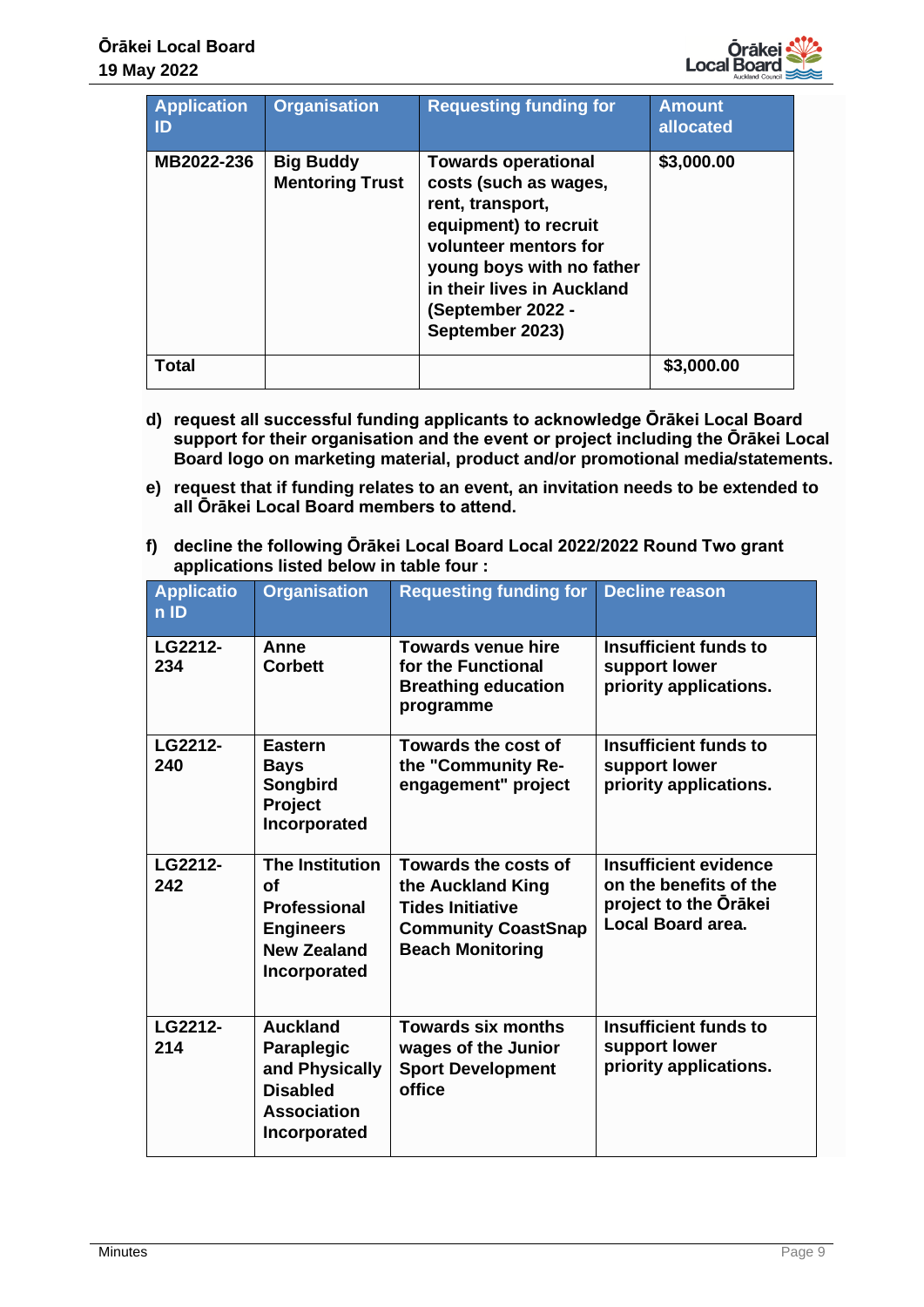

| LG2212-<br>237 | <b>Parnell</b><br><b>Cricket Club</b><br>Incorporated             | <b>Towards coaching</b><br>costs of the Parnell CC<br><b>College Age</b><br><b>Academies</b>                                            | <b>Insufficient funds to</b><br>support lower<br>priority applications. |
|----------------|-------------------------------------------------------------------|-----------------------------------------------------------------------------------------------------------------------------------------|-------------------------------------------------------------------------|
| LG2212-<br>224 | Youthline<br><b>Auckland</b><br><b>Charitable</b><br><b>Trust</b> | <b>Towards the total</b><br>budget of counsellor<br>helpline training,<br>management, and<br>support between June<br>2022 to March 2023 | <b>Insufficient funds to</b><br>support lower<br>priority applications. |

**g) decline the following Ōrākei Multi-board Grants round two 2021/2022, listed below in table five.**

| <b>Applicatio</b><br>n ID | <b>Organisation</b>                                                   | <b>Requesting funding for</b>                                                                                                                                                                                                                                                    | <b>Decline reason</b>                                                                                |
|---------------------------|-----------------------------------------------------------------------|----------------------------------------------------------------------------------------------------------------------------------------------------------------------------------------------------------------------------------------------------------------------------------|------------------------------------------------------------------------------------------------------|
| MB2022-<br>233            | Aotearoa<br><b>Multicultural</b><br><b>Families</b><br><b>Society</b> | <b>Towards organized</b><br>walking programme for<br>families at different<br>local trails, parks, and<br>beaches in Devonport,<br><b>Takapuna, Mission</b><br><b>Bay, East Coast Bays,</b><br><b>Unsworth Heights, and</b><br><b>Hobsonville (July 2022</b><br>- December 2022) | <b>Insufficient funds to</b><br>support lower<br>priority applications.                              |
| MB2022-<br>220            | <b>Bellyful New</b><br><b>Zealand Trust</b>                           | <b>Towards meal</b><br>production, volunteer<br>support, and delivery<br>costs in Auckland<br>(June 2022 - December<br>2023)                                                                                                                                                     | <b>Insufficient evidence</b><br>on the benefits of the<br>project to the Orākei<br>Local Board area. |
| MB2022-<br>252            | <b>Communities</b><br><b>Against Alcohol</b><br><b>Harm</b>           | <b>Towards community</b><br>navigator project in<br><b>Auckland communities</b><br>and online from June<br>2022 to June 2023.                                                                                                                                                    | <b>Insufficient funds to</b><br>support lower<br>priority applications.                              |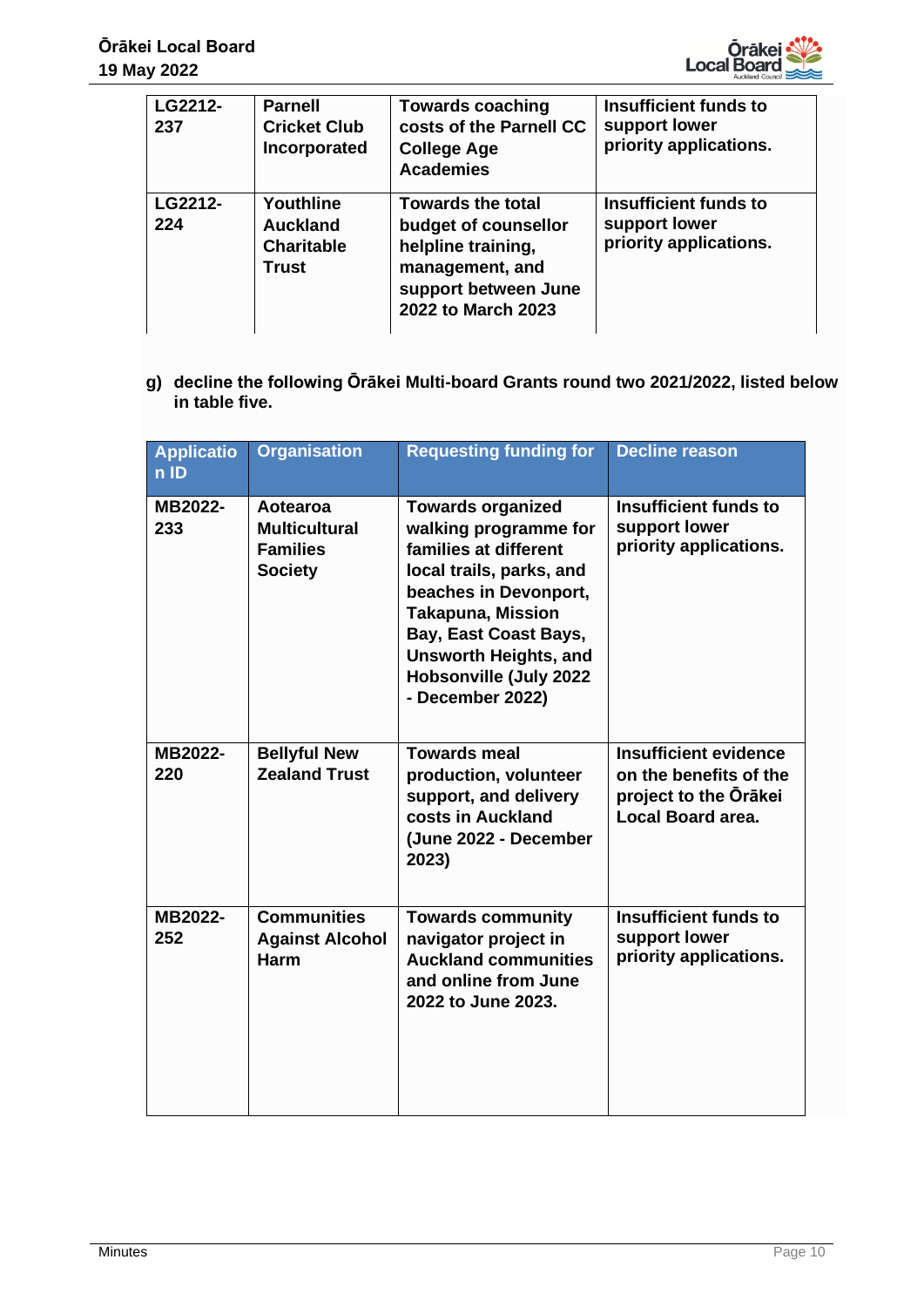

| MB2022-<br>228 | <b>HomeDish</b><br><b>Limited</b>                                                         | <b>Towards verification</b><br>costs, courses, and<br>marketing of home-<br>cook businesses in<br><b>Auckland (June 2022 -</b><br><b>March 2023)</b>                                                 | <b>Insufficient funds to</b><br>support lower<br>priority applications.                              |
|----------------|-------------------------------------------------------------------------------------------|------------------------------------------------------------------------------------------------------------------------------------------------------------------------------------------------------|------------------------------------------------------------------------------------------------------|
| MB2022-<br>203 | <b>Howick</b><br>Pakuranga<br><b>Youth Academy</b>                                        | <b>Towards gym</b><br>equipment and<br>purchase of van in<br>Pakuranga Heights.                                                                                                                      | <b>Insufficient evidence</b><br>on the benefits of the<br>project to the Orākei<br>Local Board area. |
| MB2022-<br>225 | <b>Outline</b><br>Aotearoa<br>Incorporated                                                | <b>Towards cost of the</b><br>peer support service<br>programme's volunteer<br>training, clinical<br>supervision,<br>advertising, stationery,<br>insurance and<br>information technology<br>service. | <b>Insufficient funds to</b><br>support lower<br>priority applications.                              |
| MB2022-<br>226 | <b>Social</b><br><b>Enterprise</b><br>Auckland/<br><b>Impact Hub</b><br><b>Auckland</b>   | <b>Towards business</b><br>events with a focus on<br>equity and climate from<br>June 2022 to June<br>2023.                                                                                           | <b>Insufficient funds to</b><br>support lower<br>priority applications.                              |
| MB2022-<br>239 | <b>The Operating</b><br><b>Theatre Trust</b><br>t/a Tim Bray<br><b>Theatre</b><br>Company | <b>Towards Gift a Seat</b><br>funding for 2,700<br>children to attend The<br><b>Whale Rider in their</b><br>local area for free<br>(September 2022 -<br>December 2022)                               | <b>Insufficient funds to</b><br>support lower<br>priority applications.                              |
| MB2022-<br>215 | <b>The Reading</b><br><b>Revolution</b>                                                   | Towards wages of the<br>manager delivering the<br>"Readers Leaders<br>programme"                                                                                                                     | <b>Insufficient funds to</b><br>support lower<br>priority applications.                              |

- **h) note the advice provided in the verbal update to the Auckland Council's Quarterly Performance Report for quarter three 2021/2022 that there is an underspend of \$15,624 in the 2021/2022 financial year which is available for reallocation.**
- **i) approve the reallocation of \$15,000 underspend budget towards:**
	- **i) \$10,000 to the Business Activations budget (ID366) to further fund Ellerslie Business Association Incorporated application LG2212-221: Ellerslie Fairy Festival and Ellerslie Santa Parade**
	- **ii) \$5,000 to the Placemaking: Neighbourhood development Ōrākei budget (ID350) to further fund St Thomas's School Board of Trustees application LG2212-225: Bike and Pump Track**

**CARRIED**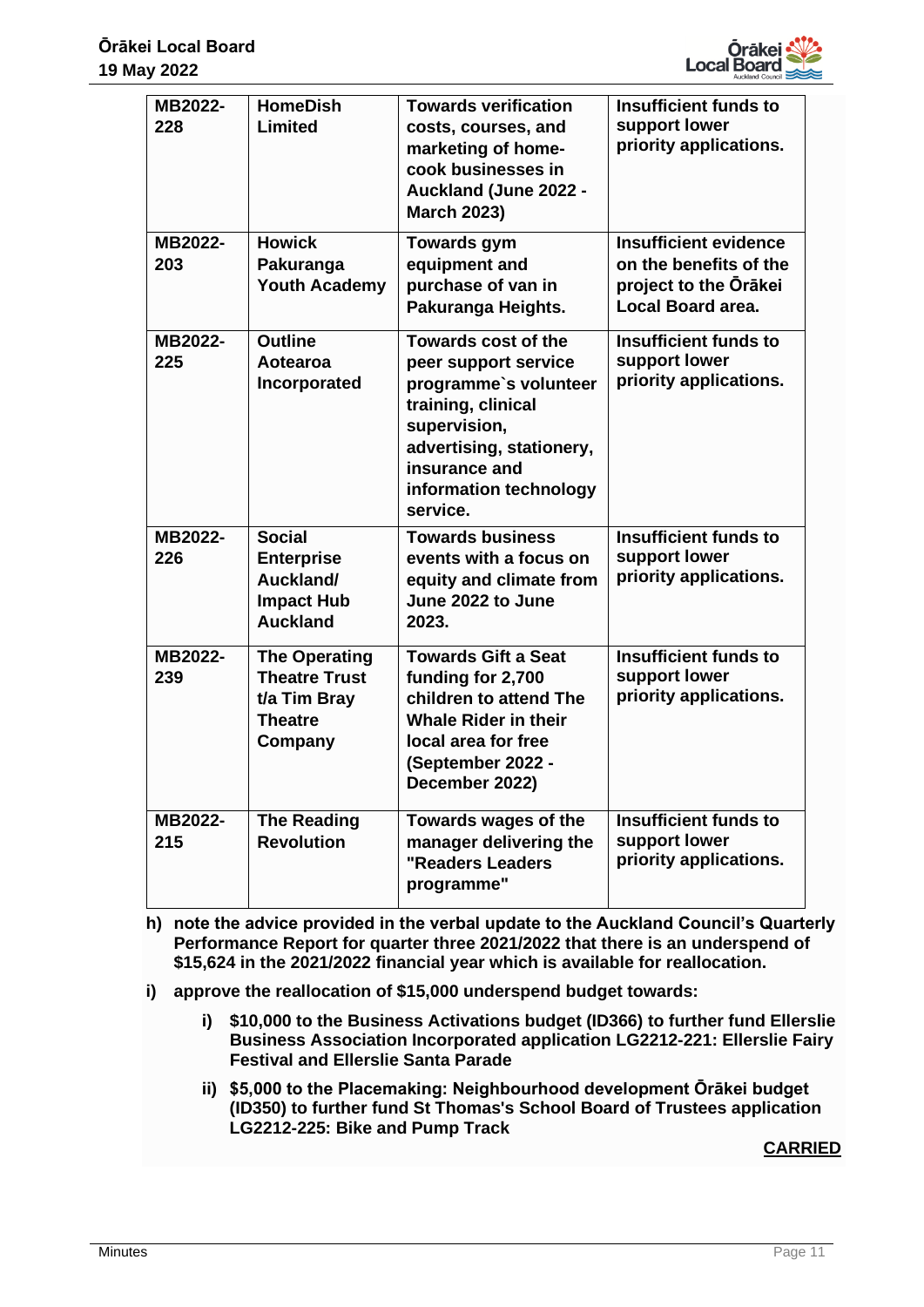

# **15 Community Facilities Network Plan revised Action Plan (2022)**

Resolution number OR/2022/56

MOVED by Chairman S Milne, seconded by Member M Voyce:

#### **That the Ōrākei Local Board:**

- **a) support the revised Community Facilities Network Plan Action Plan (2022), provided in Attachment A.**
- **b) request that line 74 in the Action Plan is revised to acknowledge that the Meadowbank Community Centre upgrade is underway.**
- **c) request that line 76 in the Action Plan, Barfoot and Thompson Stadium, previously known as ASB Stadium, investigation be added to the programme within the current term of the plan.**

**CARRIED**

# **16 Draft Auckland golf investment plan**

This item was withdrawn.

#### **17 Local board feedback on Auckland Transport's proposed speed limit changes**

A document was tabled in support of this item. A copy of the tabled document has been placed on the official minutes and is available on the Auckland Council website as a minutes attachment.

Resolution number OR/2022/57

MOVED by Chairman S Milne, seconded by Member S Powrie:

#### **That the Ōrākei Local Board:**

**a)provide the tabled feedback on speed limit changes proposed as part of Phase Three of Auckland Transport's Safe Speeds Programme**

#### **CARRIED**

#### **Attachments**

A 19 May 2022, Ōrākei Local Board, Item 17 Local board feedback on Auckland Transport's proposed speed limit change - Feedback

# **18 Chairman and Board Members' Report**

Resolution number OR/2022/58

MOVED by Chairman S Milne, seconded by Member D Wong:

#### **That the Ōrākei Local Board:**

**a) that the Ōrākei Local Board Chairman and Board Members' Report for April 2022 be received.**

#### **CARRIED**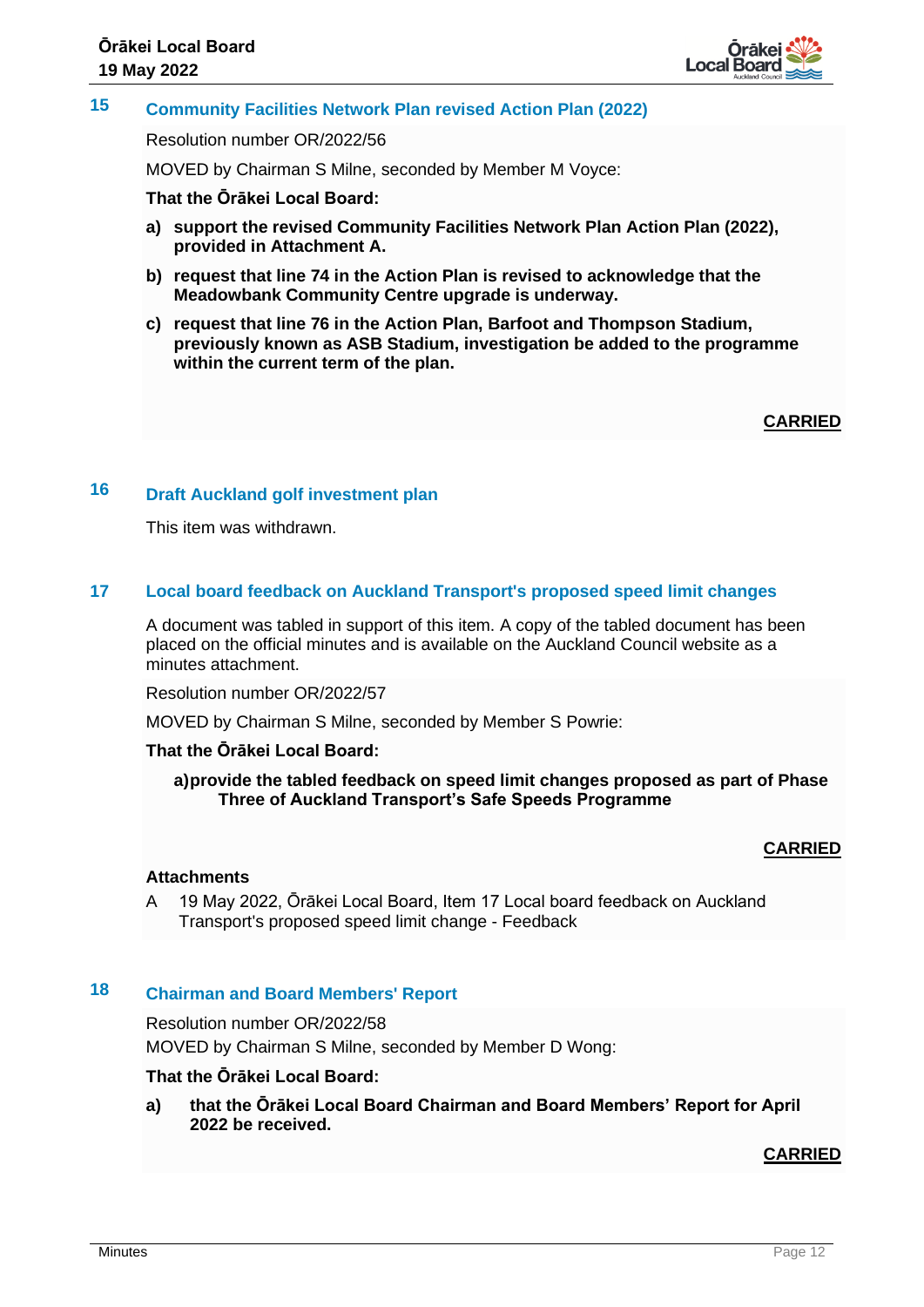

## **19 Governance Forward Work Calendar**

Resolution number OR/2022/59

MOVED by Member M Voyce, seconded by Member C Davis:

**That the Ōrākei Local Board:**

**a) note the draft governance forward work calendar as at 19 May 2022.**

**CARRIED**

# **20 Ōrākei Local Board Workshop Proceedings**

Resolution number OR/2022/60

MOVED by Chairman S Milne, seconded by Member D Wong:

#### **That the Ōrākei Local Board**

**a) note the records for the workshops held on 07, 14 and 28 April 2022.**

**CARRIED**

## **21 Resolutions Pending Action report**

Resolution number OR/2022/61

MOVED by Chairman S Milne, seconded by Member S Powrie:

## **That the Ōrākei Local Board:**

- **a) note the Ōrākei Local Board Resolutions Pending Action report as at 19 May 2022.**
- **b) agree that Resolution number OR/2021/82 has been completed, which requested "***Parks, Sports and Recreation staff investigate and report back on the feasibility of a nine hole disc golf course in Churchill Park".*

**CARRIED**

#### **22 Consideration of Extraordinary Items**

There were no of extraordinary items.

#### **23 Procedural motion to exclude the public**

Resolution number OR/2022/62

MOVED by Chairman S Milne, seconded by Member C Davis:

#### **That the Ōrākei Local Board:**

- **a) exclude the public from the following part(s) of the proceedings of this meeting.**
- **b) agree that relevant staff supporting the Ōrākei Local Board be permitted to remain for Confidential Item C1 The Landing Physical Services Agreement after the public has been excluded, because of their knowledge, which will assist the Ōrākei Local Board in its decision-making.**

**The general subject of each matter to be considered while the public is excluded, the reason for passing this resolution in relation to each matter, and the specific grounds**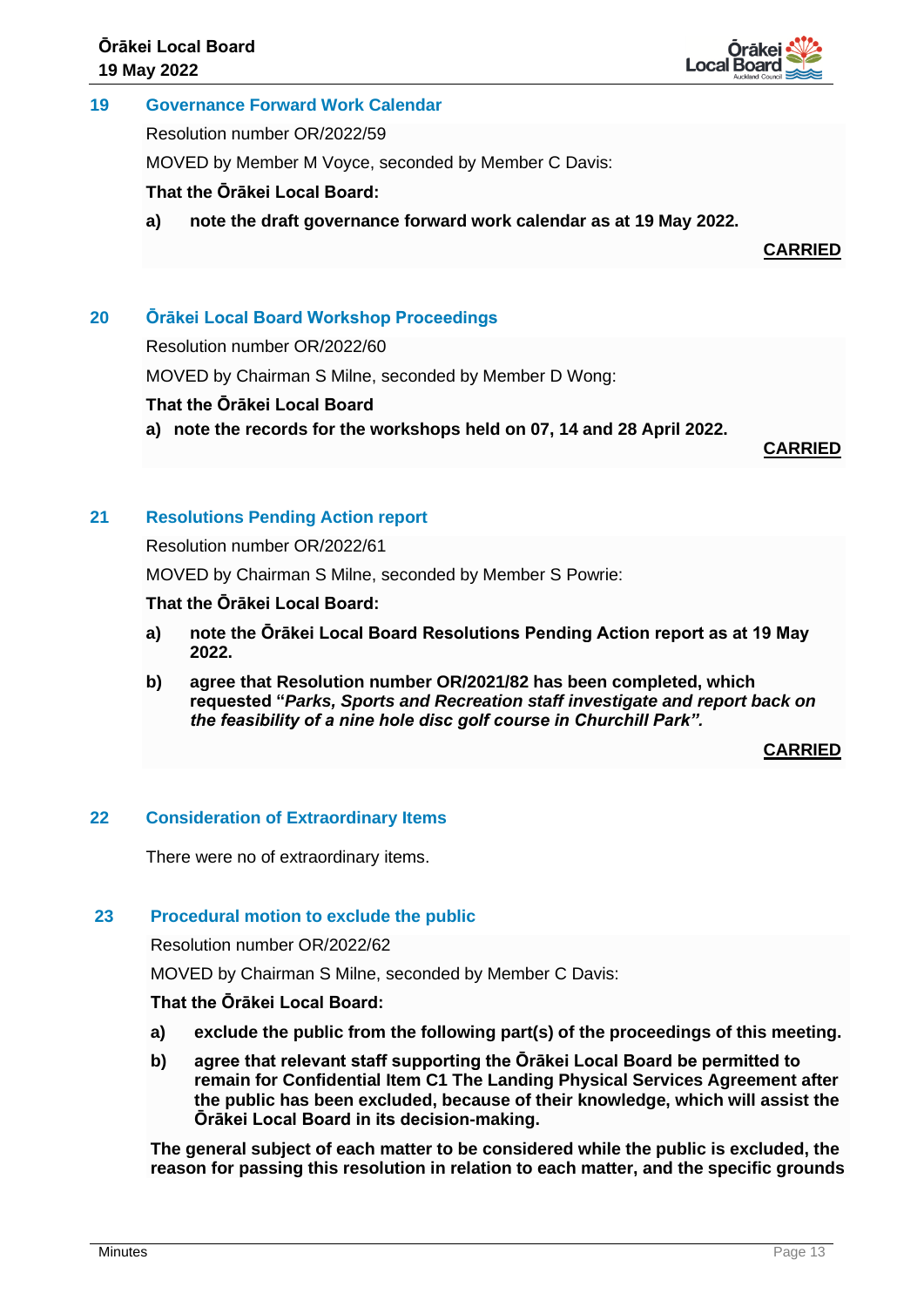

**under section 48(1) of the Local Government Official Information and Meetings Act 1987 for the passing of this resolution follows.**

**This resolution is made in reliance on section 48(1)(a) of the Local Government Official Information and Meetings Act 1987 and the particular interest or interests protected by section 6 or section 7 of that Act which would be prejudiced by the holding of the whole or relevant part of the proceedings of the meeting in public, as follows:**

| С1<br>The Landing Physical Services Agreement                                                                                                                                            |  |                                                                                                                                                                                                                                                                                                                                                                                                     |                                                                                                                                                                                                 |  |
|------------------------------------------------------------------------------------------------------------------------------------------------------------------------------------------|--|-----------------------------------------------------------------------------------------------------------------------------------------------------------------------------------------------------------------------------------------------------------------------------------------------------------------------------------------------------------------------------------------------------|-------------------------------------------------------------------------------------------------------------------------------------------------------------------------------------------------|--|
| Reason for passing this<br>resolution in relation to each<br>matter                                                                                                                      |  | Particular interest(s) protected<br>(where applicable)                                                                                                                                                                                                                                                                                                                                              | Ground(s) under section 48(1) for th<br>passing of this resolution                                                                                                                              |  |
| The public conduct of the<br>part of the meeting would be<br>likely to result in the<br>disclosure of information for<br>which good reason for<br>withholding exists under<br>section 7. |  | $s7(2)(b)(ii)$ - The withholding of<br>the information is necessary to<br>protect information where the<br>making available of the<br>information would be likely<br>unreasonably to prejudice the<br>commercial position of the<br>person who supplied or who is<br>the subject of the information.<br>In particular, the report contains<br>a decision that impacts on a<br>third-party operator. | s48(1)(a)<br>The public conduct of the part of the<br>meeting would be likely to result in<br>the disclosure of information for<br>which good reason for withholding<br>exists under section 7. |  |

#### **C1 The Landing Physical Services Agreement**

**The text of these resolutions is made available to the public who are present at the meeting and form part of the minutes of the meeting.**

#### **CARRIED**

3.34pm The public was excluded.

Resolutions in relation to the confidential items are recorded in the confidential section of these minutes and are not publicly available.

4.22pm The public was re-admitted.

#### **RESTATEMENTS**

It was resolved while the public was excluded:

## **C1 The Landing Physical Services Agreement**

Resolution number OR/2022/63

MOVED by Chairman S Milne, seconded by Member M Voyce:

That the Ōrākei Local Board:

- a) note the current service agreement extension with STF Ltd at The Landing expires on 31 August 2022.
- b) note that stakeholder and public input has been sought into the refreshment of The Landing (Pathways to the Sea Concept Plan 2013) and this will inform the future activities and operations of The Landing however acknowledge that additional time is required to complete the plan refresh and communicate any service level changes determined by the plan refresh.